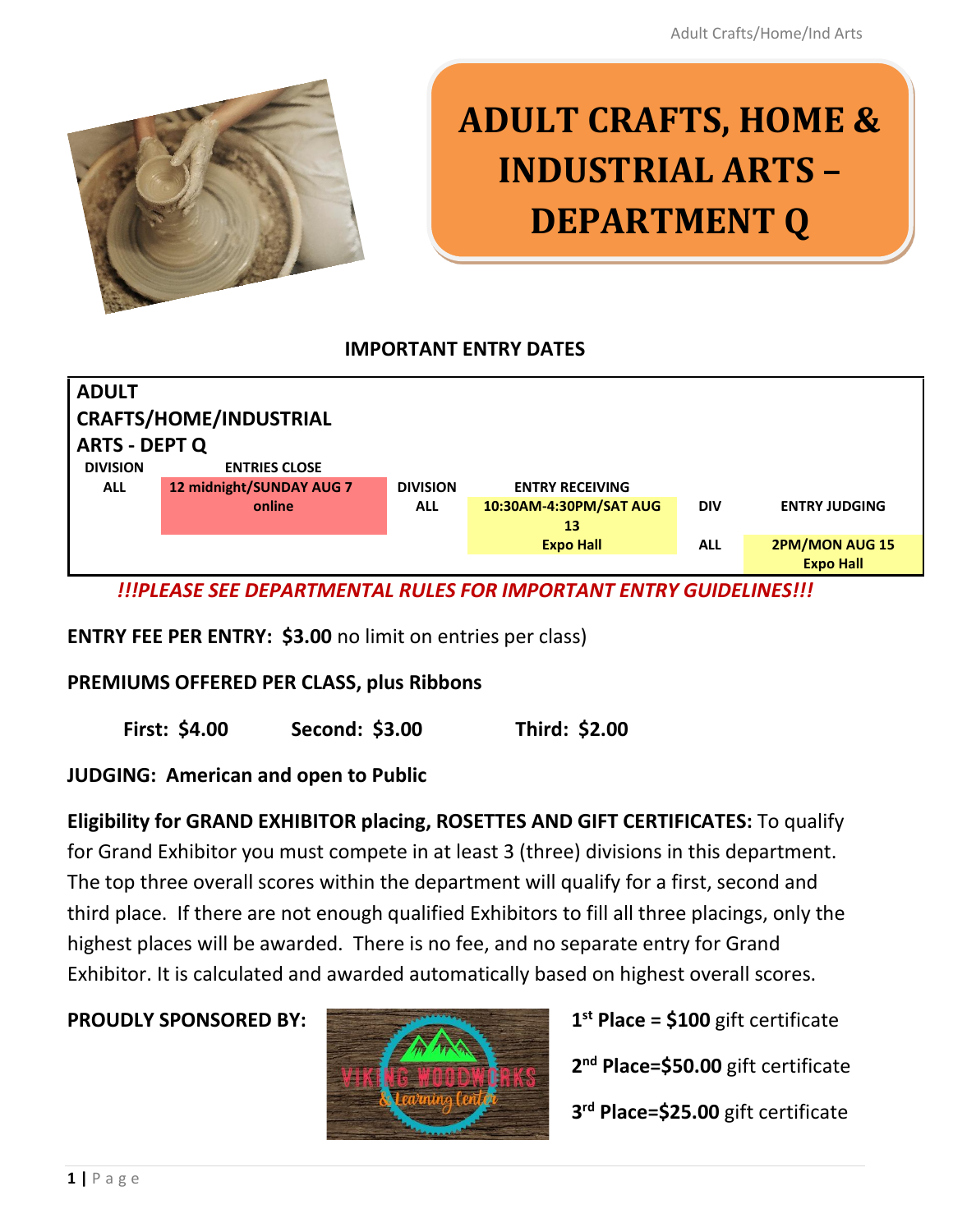#### **!NEW!!**

PEOPLE'S CHOICE AWARD: Fair goers visiting Expo Hall between Fair Open on Thursday, August 24, 2022 and Noon on Sunday, August 28, 2022 are eligible to cast their vote for their favorite exhibit. At 12:30PM on Sunday, August 28, 2022, all votes will be tallied, and the People's Choice Award given.

#### **PEOPLE'S CHOICE AWARD: ROSETTE & \$100.00 Gift Certificate**

**PROUDLY SPONSORED BY:**



**NEW!! DIVISION 424 – CLAY POTTERY:** Any handmade or thrown clay item, must be fired

#### **CLASS:**

- 1. Hand shaped and painted, kiln fired
- 2. Wheel thrown and painted, kiln fired
- 3. Hand shaped, unpainted, fire cured, hand polished
- 4. Any other, specify

#### **DIVISION 425 – CERAMICS**

#### **CLASS:**

- 1. Any, handcrafted, specify
- 2. Mold, glazed, specify
- 3. Mold, unglazed, specify
- 4. Any other, specify

#### **DIVISION 426 – STAINED GLASS**

#### **CLASS:**

- 1. Copper foil, any, specify
- 2. Leaded, any, specify
- 3. Any other, specify



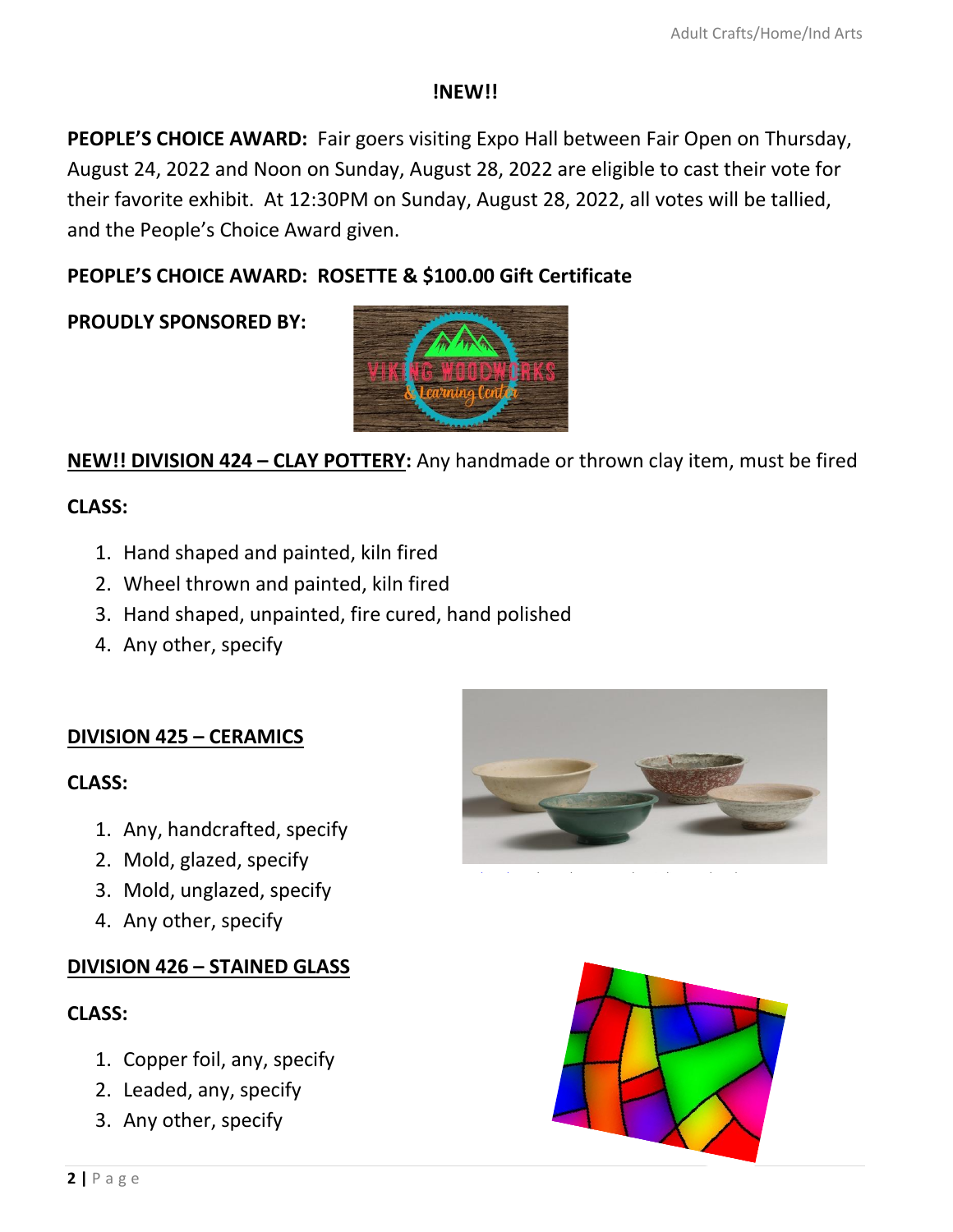#### **DIVISION 427 – HOLIDAY DECORATIONS**

#### **CLASS:**

1. Any Holiday decoration/s, specify

#### **DIVISION 428 - BEGINNER TOLE AND DECORATIVE PAINTING:** must have under 3 years

of experience, backs must be finished

#### **CLASS:**

- 1. Decorative, any specify
- 2. Folk art on wood, 2'x4' maximum, specify
- 3. Any other, specify

#### **DIVISION 429 –** *ADVANCED* **TOLE AND DECORATIVE PAINTING:** over 3 years of

experience, backs must be finished

#### **CLASS:**

- 1. Decorative, any specify
- 2. Folk art on wood, 2'x4' maximum, specify
- 3. Any other, specify

#### **DIVISION 430 – WOOD CARVING**

#### **CLASS:**

- 1. By hand, any, specify
- 2. By machine, any, specify
- 3. By chainsaw, any, specify
- 4. Any other, specify

#### **DIVISION 431 – WOODWORKING**

#### **CLASS:**

- 1. Interior household item, any, specify
- 2. Garden accessories, any, specify
- 3. Toys, any, specify
- 4. Any other, specify



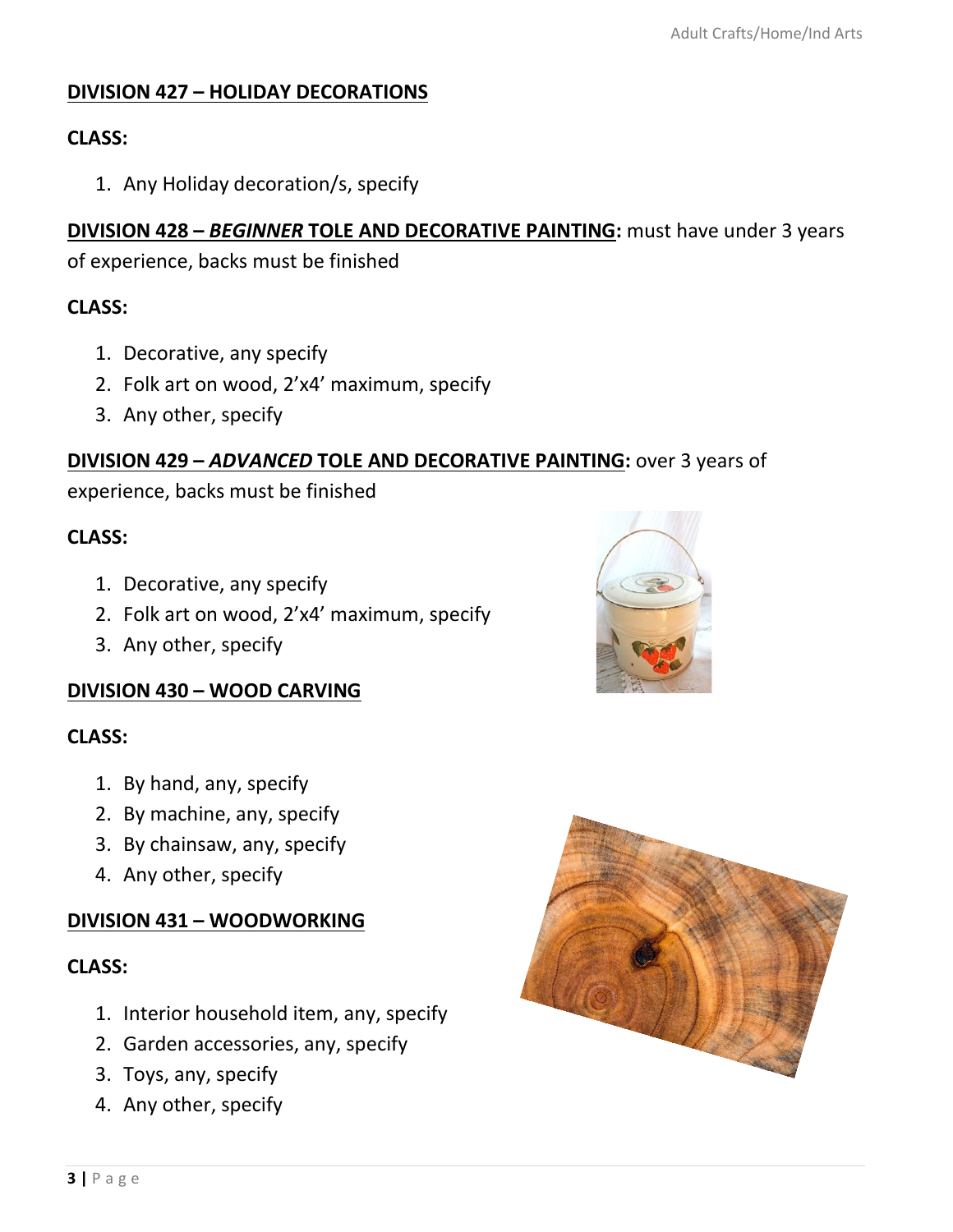## **DIVISION 432 – HOBBIES:**

## **CLASS:**

- 1. Dollhouse
- 2. Model cars, trains, planes from kit
- 3. Any from kit, specify
- 4. Any original build, no kit, any material, specify

# **DIVISION 433 – DOLLS:** Handcrafted, hand-finished solely by exhibitor

## **CLASS:**

1. Any, specify

# **DIVISION 434 – OTHER CRAFTS**

### **CLASS:**

- 1. Basket, any, specify
- 2. Beadwork, any, specify
- 3. Fabric painting, any, specify
- 4. Jewelry, any, specify
- 5. Leather craft, any, specify
- 6. Paper craft, any, specify
- 7. Silk flower arrangements, any, specify
- 8. Any other, specify

**DIVISION 435 - ROCK ART:** Create a work of art using rock, stones, etc. You may use one rock or a group of rocks (more than two) glued or tied together

## **CLASS:**

- 1. Painted rocks
- 2. Embellished rock(s) with affixed materials
- 3. Any other, specify